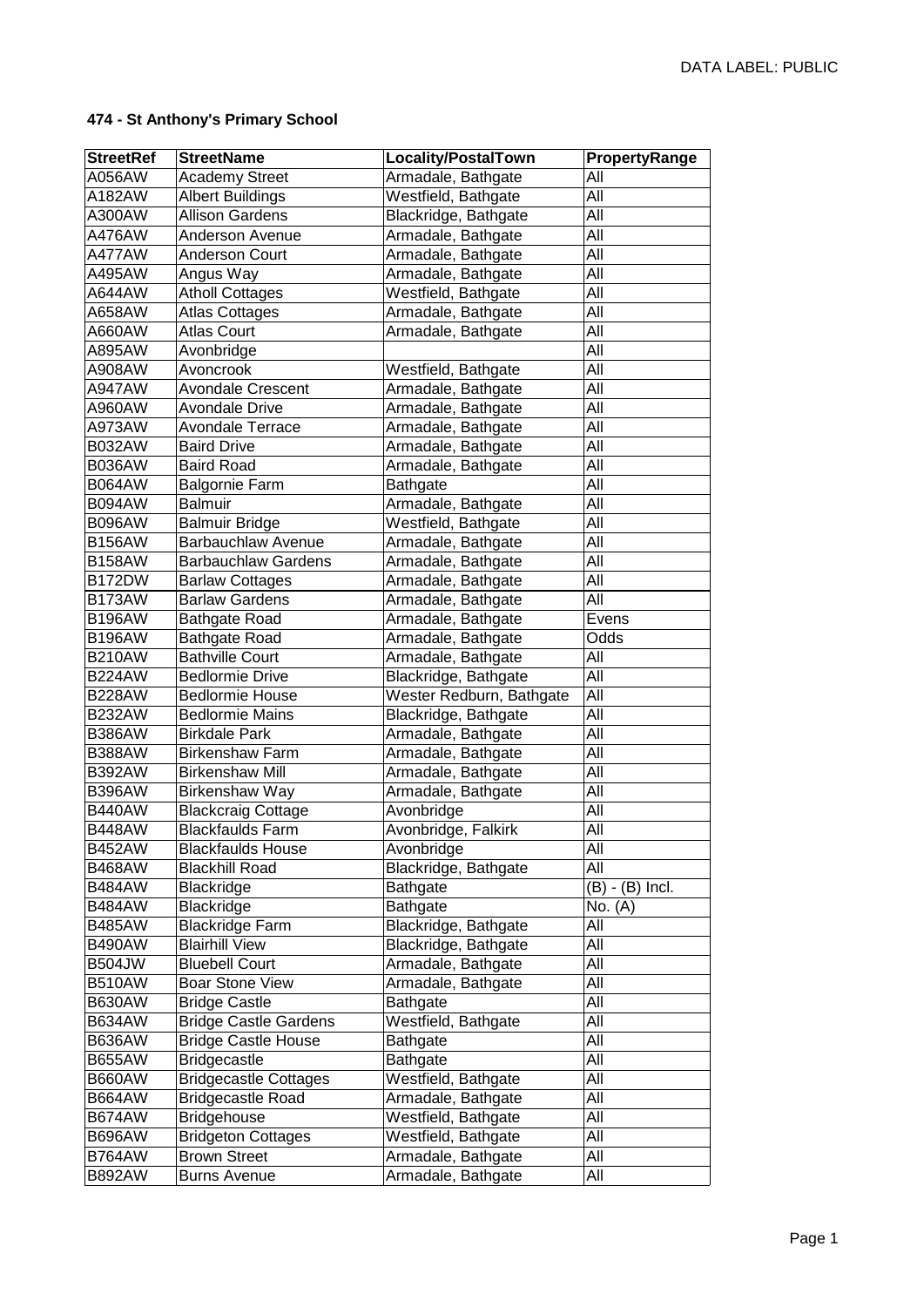| <b>StreetRef</b> | <b>StreetName</b>             | <b>Locality/PostalTown</b> | PropertyRange |
|------------------|-------------------------------|----------------------------|---------------|
| <b>B918AW</b>    | <b>Burnside Avenue</b>        | Armadale, Bathgate         | All           |
| <b>B979AW</b>    | <b>Buttries View</b>          | Armadale, Bathgate         | All           |
| C042AW           | <b>Calder Crescent</b>        | Armadale, Bathgate         | All           |
| C114AW           | <b>Cameron Place</b>          | Armadale, Bathgate         | All           |
| C168AW           | <b>Cappers Court</b>          | Armadale, Bathgate         | All           |
| <b>C447AW</b>    | <b>Church Place</b>           | Armadale, Bathgate         | All           |
| C599AW           | <b>Colinshiel Court</b>       | Armadale, Bathgate         | All           |
| C609AW           | <b>Colinshiel View</b>        | Armadale, Bathgate         | All           |
| C609DW           | <b>Colliers Lane</b>          | Armadale, Bathgate         | All           |
| C699AW           | Cowdenhead                    | Armadale, Bathgate         | All           |
| C697AW           | <b>Cowdenhead Crescent</b>    | Armadale, Bathgate         | All           |
| C729AW           | <b>Craig Street</b>           | Blackridge, Bathgate       | All           |
| C732AW           | Craig Terrace                 | Blackridge, Bathgate       | All           |
| C735AW           | Craigallan                    | Armadale, Bathgate         | $AI\bar{I}$   |
| C749AW           | Craigengall                   | Westfield, Bathgate        | All           |
| C749DW           | Craigengall Farm Crofts       | Westfield, Bathgate        | All           |
| C759AW           | <b>Craighill View</b>         | Blackridge, Bathgate       | All           |
| C761AW           | Craiginn Court                | Blackridge, Bathgate       | All           |
| C763AW           | Craiginn House                | Blackridge, Bathgate       | All           |
| C765AW           | Craiginn Terrace              | Blackridge, Bathgate       | All           |
| C780AW           | Craiglea Court                | Blackridge, Bathgate       | All           |
| C807AW           | Craigrigg Cottages            | Westfield, Bathgate        | All           |
| C813AW           | Craigrigg Terrace             | Westfield, Bathgate        | All           |
| C855AW           | Crawhill                      | Westfield, Bathgate        | All           |
| C860AW           | Crichton's Way                | Armadale, Bathgate         | All           |
| <b>C857AW</b>    | <b>Cricketfield Place</b>     | Armadale, Bathgate         | All           |
| D018AW           | <b>Dalyell Place</b>          | Armadale, Bathgate         | All           |
| D070AW           | Davie's Way                   | Armadale, Bathgate         | All           |
| <b>D085AW</b>    | De Bosco Road                 | Armadale, Bathgate         | All           |
| D300AW           | Dell Avenue                   | Armadale, Bathgate         | All           |
| D315AW           | Denholm Grove                 | Armadale, Bathgate         | All           |
| D430AW           | Dougan's Square               | Armadale, Bathgate         | All           |
| <b>D510AW</b>    | Drove Road                    | Armadale, Bathgate         | All           |
| <b>D555AW</b>    | Drumbeg                       | Blackridge, Bathgate       | All           |
| D570AW           | Drumbowie                     | Blackridge, Bathgate       | All           |
| <b>D645AW</b>    | <b>Drummond Place</b>         | Blackridge, Bathgate       | All           |
| E011AW           | <b>Eardly Court</b>           | Armadale, Bathgate         | All           |
| E195AW           | <b>East Main Street</b>       | Armadale, Bathgate         | Evens         |
| E195AW           | <b>East Main Street</b>       | Armadale, Bathgate         | Odds          |
| E442AW           | Easter Redburn                | Blackridge, Bathgate       | All           |
| E446AW           | Easter Rigghead               | Avonbridge                 | All           |
| E500AW           | <b>Eastertoun Gardens</b>     | Armadale, Bathgate         | All           |
| E871AW           | Ennerdale                     | Blackridge, Bathgate       | All           |
| E884AW           | Entryfoot                     | Blackridge, Bathgate       | All           |
| E960AW           | Etna Court                    | Armadale, Bathgate         | All           |
| E975AW           | <b>Ewart Avenue</b>           | Armadale, Bathgate         | All           |
| F299AW           | <b>Farquhar Square</b>        | Blackridge, Bathgate       | All           |
| F506AW           | <b>Ferrier Crescent</b>       | Armadale, Bathgate         | All           |
| F529AW           | <b>Ferrier Crescent North</b> | Armadale, Bathgate         | All           |
| F552AW           | <b>Ferrier Crescent South</b> | Armadale, Bathgate         | All           |
| F598AW           | <b>Fleming Place</b>          | Blackridge, Bathgate       | All           |
| F708AW           | <b>Forrest Place</b>          | Armadale, Bathgate         | All           |
| F735AW           | Forrester Road                | Armadale, Bathgate         | All           |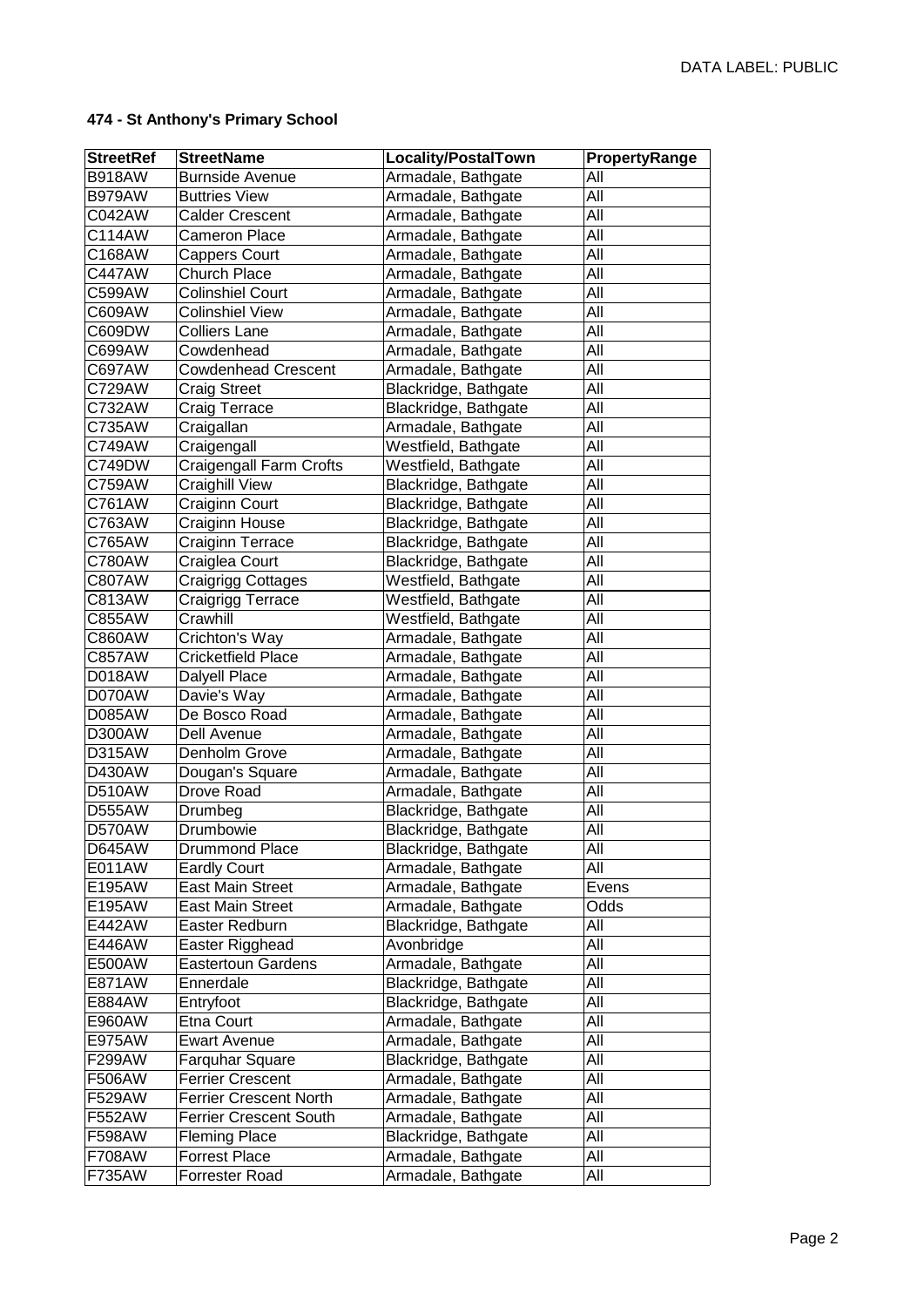| <b>StreetRef</b> | <b>StreetName</b>          | Locality/PostalTown  | PropertyRange     |
|------------------|----------------------------|----------------------|-------------------|
| G196AW           | <b>Gallswood Gardens</b>   | Armadale, Bathgate   | All               |
| G228AW           | George Street              | Armadale, Bathgate   | All               |
| G270AW           | Gillespie Place            | Armadale, Bathgate   | All               |
| G444AW           | <b>Glen Road</b>           | Armadale, Bathgate   | All               |
| G596AW           | <b>Glenside Court</b>      | Armadale, Bathgate   | All               |
| G600AW           | <b>Glenside Gardens</b>    | Armadale, Bathgate   | All               |
| G636AW           | <b>Glenview Terrace</b>    | Armadale, Bathgate   | All               |
| G640AW           | <b>Glenwood Drive</b>      | Armadale, Bathgate   | All               |
| G735AW           | Gowanbank                  | Avonbridge, Falkirk  | All               |
| <b>G757AW</b>    | Gracie's Wynd              | Armadale, Bathgate   | All               |
| G878AW           | <b>Greenhill Road</b>      | Blackridge, Bathgate | All               |
| G944AW           | <b>Greig Crescent</b>      | Armadale, Bathgate   | All               |
| <b>H020AW</b>    | <b>Hailstones Crescent</b> | Armadale, Bathgate   | All               |
| <b>H055AW</b>    | <b>Hamilton Gardens</b>    | Armadale, Bathgate   | All               |
| <b>H093AW</b>    | Hanlin's Way               | Armadale, Bathgate   | All               |
| <b>H150AW</b>    | Hardhill                   | <b>Bathgate</b>      | All               |
| <b>H170AW</b>    | Hardhill Place             | Armadale, Bathgate   | All               |
| <b>H220AW</b>    | Harestanes Road            | Armadale, Bathgate   | All               |
| <b>H295AW</b>    | <b>Harthill Road</b>       | Blackridge, Bathgate | All               |
| <b>H325AW</b>    | <b>Harvie Gardens</b>      | Armadale, Bathgate   | All               |
| <b>H405AW</b>    | Heathervale Walk           | Armadale, Bathgate   | All               |
| <b>H414AW</b>    | Heights                    | Blackridge, Bathgate | All               |
| <b>H423AW</b>    | <b>Heights Road</b>        | Blackridge, Bathgate | All               |
| <b>H493AW</b>    | <b>High Academy Grove</b>  | Armadale, Bathgate   | All               |
| <b>H495AW</b>    | <b>High Academy Street</b> | Armadale, Bathgate   | All               |
| <b>H612AW</b>    | Hillhead                   | Avonbridge           | All               |
| <b>H635AW</b>    | <b>Hillhouse Beag</b>      | Armadale, Bathgate   | All               |
| <b>H666AW</b>    | <b>Hillside Drive</b>      | Blackridge, Bathgate | All               |
| <b>H675AW</b>    | <b>Hillside Place</b>      | Blackridge, Bathgate | All               |
| <b>H803AW</b>    | Home Farm Steadings        | <b>Bathgate</b>      | All               |
| <b>H805AW</b>    | Honeyman Court             | Armadale, Bathgate   | All               |
| J125AW           | <b>James Street</b>        | Armadale, Bathgate   | All               |
| <b>K012AW</b>    | Kaemuir Court              | Westfield, Bathgate  | All               |
| <b>K263AW</b>    | Kerr's Way                 | Armadale, Bathgate   | All               |
| <b>K391AW</b>    | <b>King Street</b>         | Armadale, Bathgate   | All               |
| <b>L081AW</b>    | Langside                   | Blackridge, Bathgate | All               |
| L099AW           | Langside Drive             | Blackridge, Bathgate | All               |
| <b>L255AW</b>    | Leishman Court             | Blackridge, Bathgate | All               |
| <b>L895AW</b>    | Lomond View                | Westfield, Bathgate  | All               |
| <b>L935AW</b>    | Louburn                    | Blackridge, Bathgate | All               |
| <b>L940AW</b>    | Louvain Gardens            | Armadale, Bathgate   | All               |
| <b>L967AW</b>    | Lower Bathville            | Armadale, Bathgate   | $(E) - (K)$ Incl. |
| <b>L967AW</b>    | Lower Bathville            | Armadale, Bathgate   | Evens             |
| <b>L967AW</b>    | Lower Bathville            | Armadale, Bathgate   | No. (C)           |
| <b>L967AW</b>    | Lower Bathville            | Armadale, Bathgate   | No. $(D)$         |
| <b>L967AW</b>    | Lower Bathville            | Armadale, Bathgate   | Odds              |
| M006AW           | <b>Macdonald Avenue</b>    | Armadale, Bathgate   | All               |
| M018AW           | Maclean Terrace            | Blackridge, Bathgate | All               |
| M021AW           | Main Road                  | Blackridge, Bathgate | All               |
| M030AW           | Main Road                  | Westfield, Bathgate  | All               |
| M048AW           | Main Street                | Blackridge, Bathgate | All               |
| M138AW           | <b>Main Street</b>         | Westfield, Bathgate  | All               |
| M170AW           | Mallace Avenue             | Armadale, Bathgate   | All               |
|                  |                            |                      |                   |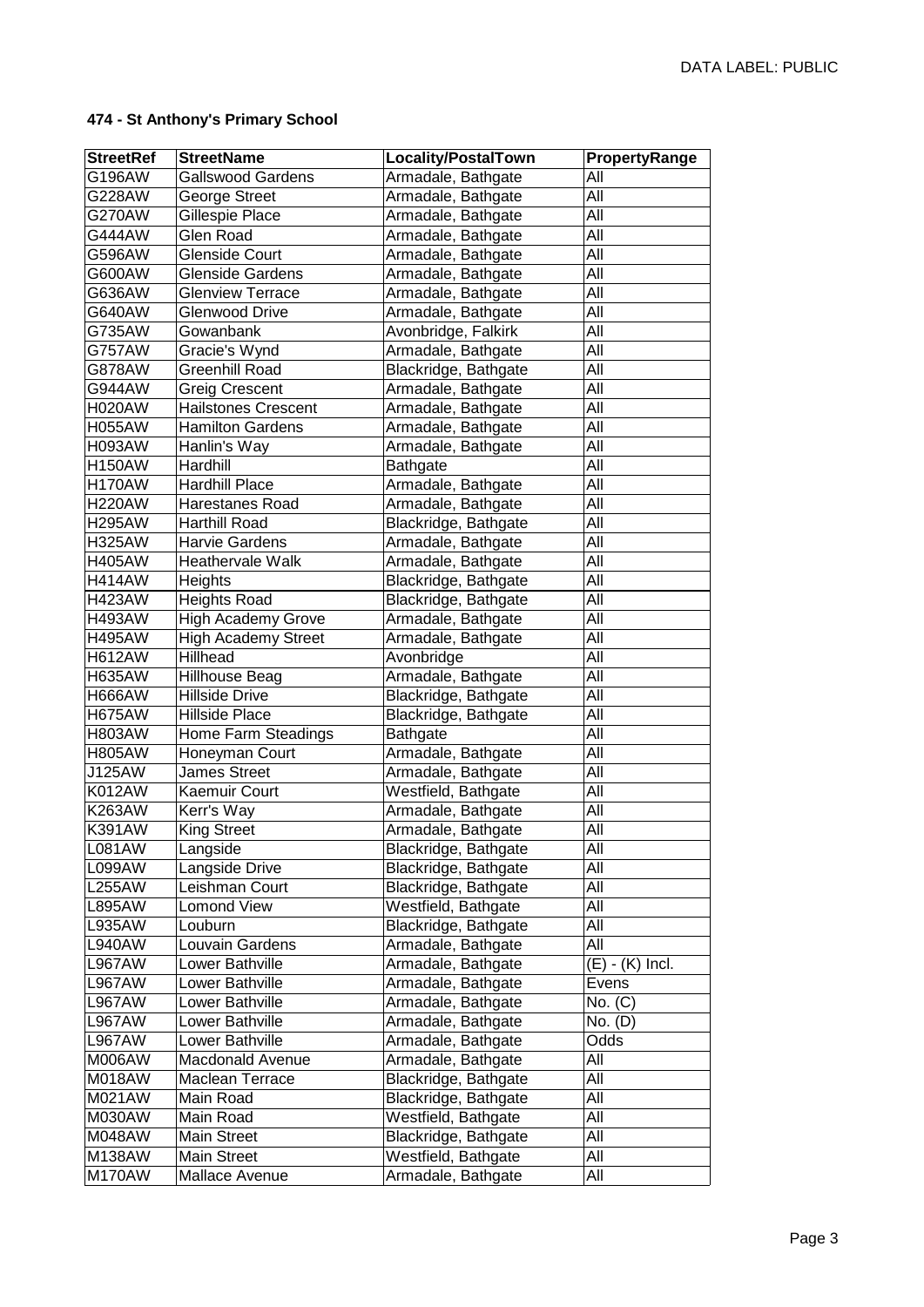| <b>StreetRef</b>               | <b>StreetName</b>                         | Locality/PostalTown                          | PropertyRange |
|--------------------------------|-------------------------------------------|----------------------------------------------|---------------|
| M186AW                         | Manse Avenue                              | Armadale, Bathgate                           | All           |
| <b>M222AW</b>                  | <b>Manse View</b>                         | Armadale, Bathgate                           | All           |
| M258AW                         | <b>Marches Drive</b>                      | Armadale, Bathgate                           | All           |
| M343AW                         | Matthews Crofts                           | Blackridge, Bathgate                         | All           |
| M346AW                         | Mayfield Court                            | Armadale, Bathgate                           | All           |
| <b>M348AW</b>                  | Mayfield Drive                            | Armadale, Bathgate                           | All           |
| M349AW                         | <b>Mcaffee Gardens</b>                    | Armadale, Bathgate                           | All           |
| M354AW                         | <b>Mccallum Court</b>                     | Armadale, Bathgate                           | All           |
| M378AW                         | <b>Mcneil Crescent</b>                    | Armadale, Bathgate                           | All           |
| M384AW                         | <b>Mcneil Crescent North</b>              | Armadale, Bathgate                           | All           |
| M390AW                         | <b>Mcneil Crescent South</b>              | Armadale, Bathgate                           | All           |
| <b>M618AW</b>                  | Mill Road                                 | Armadale, Bathgate                           | All           |
| M638AW                         | Millbank Cottages                         | Blackridge, Bathgate                         | $AI\bar{I}$   |
| <b>M660AW</b>                  | Millburn Crescent                         | Armadale, Bathgate                           | All           |
| <b>M672AW</b>                  | Millburn Road                             | Westfield, Bathgate                          | All           |
| <b>M744CW</b>                  | Morgan Way                                | Armadale, Bathgate                           | $1 - 39$      |
| <b>M744CW</b>                  | Morgan Way                                | Armadale, Bathgate                           | $2 - 36$      |
| <b>M744CW</b>                  | Morgan Way                                | Armadale, Bathgate                           | $38 - 78$     |
| <b>M744CW</b>                  | Morgan Way                                | Armadale, Bathgate                           | $41 - 83$     |
| M810AW                         | Mosshouses                                | Blackridge, Bathgate                         | All           |
| M846AW                         | Mount Pleasant                            | Armadale, Bathgate                           | All           |
| <b>M858AW</b>                  | Muckraw                                   | Westfield, Bathgate                          | All           |
| <b>M975AW</b>                  | <b>Murray Court</b>                       | Armadale, Bathgate                           | All           |
| <b>N080AW</b>                  | Nether Hillhouse                          | Armadale, Bathgate                           | All           |
| <b>N140AW</b>                  | Netherhouses & Westfield                  | Armadale, Bathgate                           | All           |
| <b>N150AW</b>                  | Netherhouses Road                         | Armadale, Bathgate                           | All           |
| <b>N372AW</b>                  | Newhouse                                  |                                              | All           |
| <b>N828AW</b>                  | <b>North Street</b>                       | Armadale, Bathgate<br>Armadale, Bathgate     | All           |
|                                |                                           |                                              | All           |
| <b>N950AW</b><br><b>N953AW</b> | Northrigg Farm                            | Armadale, Bathgate                           | All           |
| O336AW                         | Northrigg View<br><b>Ochilview Square</b> | Blackridge, Bathgate<br>Armadale, Bathgate   | All           |
| O364AW                         | Ogilface Craigs                           |                                              | All           |
| O392AW                         | Ogilface Crescent                         | Blackridge, Bathgate<br>Blackridge, Bathgate | All           |
| <b>O450AW</b>                  | Old Golf Course Road                      | Armadale, Bathgate                           | All           |
| <b>O891AW</b>                  | Over Hillhouse                            | Torphichen, Bathgate                         | All           |
| <b>P123AW</b>                  |                                           | Blackridge, Bathgate                         | All           |
| P185AW                         | Park Road<br>Park View                    |                                              | All           |
| <b>P341AW</b>                  | Parkville Court                           | Westfield, Bathgate<br>Blackridge, Bathgate  | All           |
| <b>P910AW</b>                  | Primrose View                             | Armadale, Bathgate                           | All           |
| Q125AW                         |                                           | Blackridge, Bathgate                         | All           |
| <b>R336AW</b>                  | <b>Quarry Cottages</b><br>Redburn Road    | Blackridge, Bathgate                         | All           |
|                                | Redburn Terrace                           |                                              | All           |
| <b>R338AW</b><br><b>R670AW</b> | <b>Robertson Court</b>                    | Blackridge, Bathgate<br>Armadale, Bathgate   | All           |
|                                |                                           |                                              |               |
| <b>R671AW</b>                  | <b>Robertson Gardens</b>                  | Armadale, Bathgate                           | All           |
| <b>R725AW</b>                  | Rodger Crescent                           | Armadale, Bathgate                           | All           |
| <b>R954AW</b>                  | <b>Russell Avenue</b>                     | Armadale, Bathgate                           | All           |
| S153AW                         | <b>Shaw Avenue</b>                        | Armadale, Bathgate                           | All           |
| S162AW                         | <b>Shaw Place</b>                         | Armadale, Bathgate                           | All           |
| <b>S218AW</b>                  | Sibbald View                              | Armadale, Bathgate                           | All           |
| S333AW                         | South Logiebrae                           | Westfield, Bathgate                          | All           |
| S360AW                         | South Park                                | Armadale, Bathgate                           | All           |
| S387AW                         | South Street                              | Armadale, Bathgate                           | All           |
| S392AW                         | Southdale Avenue                          | Armadale, Bathgate                           | All           |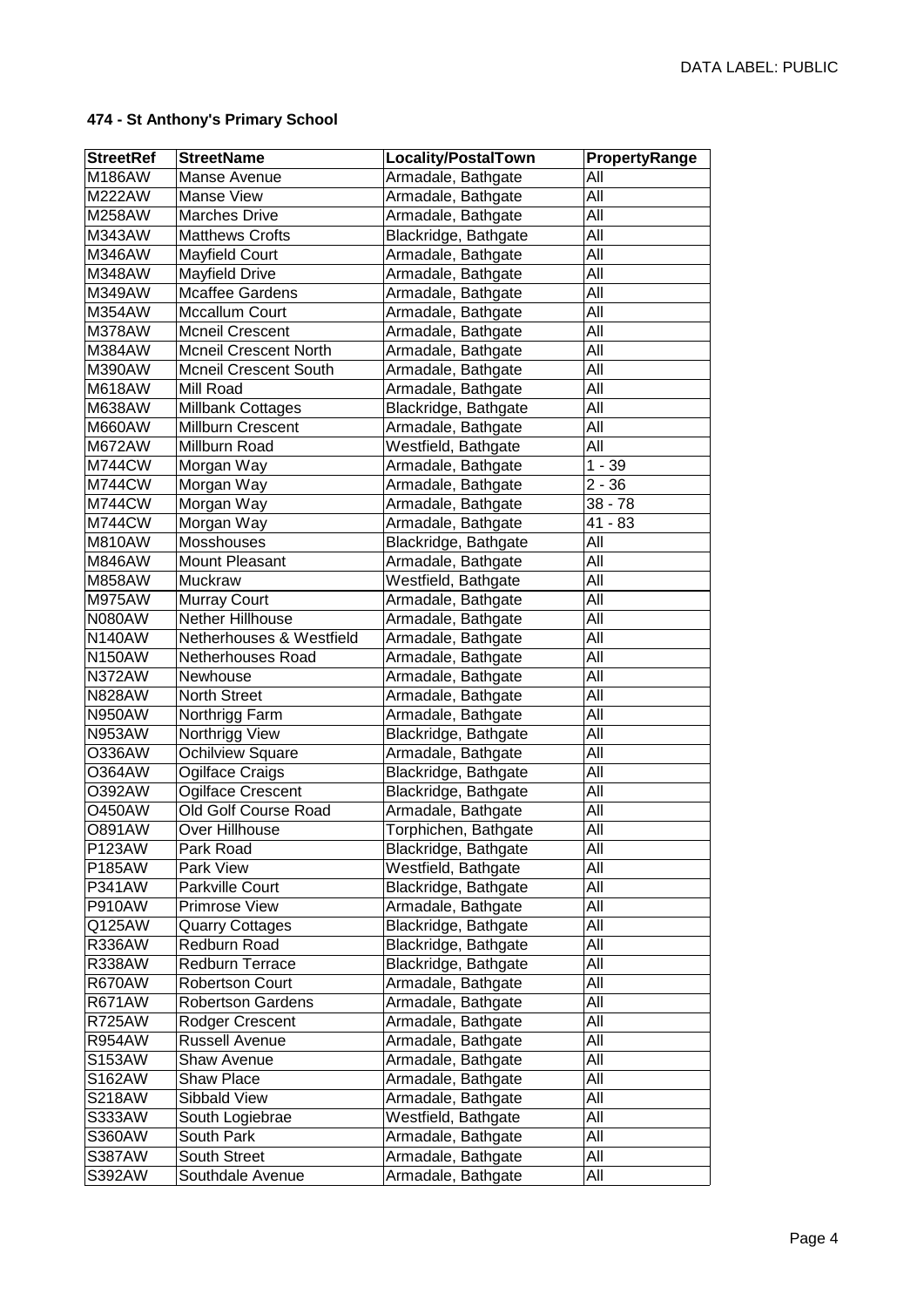| <b>StreetRef</b> | <b>StreetName</b>          | <b>Locality/PostalTown</b> | PropertyRange     |
|------------------|----------------------------|----------------------------|-------------------|
| S393AW           | Southdale Way              | Armadale, Bathgate         | All               |
| <b>S400AW</b>    | Sovereign Court            | Armadale, Bathgate         | All               |
| <b>S422AW</b>    | Springfield Crescent       | Armadale, Bathgate         | All               |
| <b>S423AW</b>    | Springfield Farm           | Armadale, Bathgate         | All               |
| <b>S478AW</b>    | St Anthony's View          | Armadale, Bathgate         | All               |
| <b>S459AW</b>    | St. Andrews Drive          | Armadale, Bathgate         | All               |
| <b>S486AW</b>    | St. Helens Place           | Armadale, Bathgate         | All               |
| <b>S531AW</b>    | St. Margarets Drive        | Armadale, Bathgate         | All               |
| <b>S576AW</b>    | St. Pauls Drive            | Armadale, Bathgate         | All               |
| <b>S596AW</b>    | <b>Standhill Farm</b>      | Blackridge, Bathgate       | All               |
| <b>S679AW</b>    | <b>Station Road</b>        | Armadale, Bathgate         | $1 - 41$          |
| <b>S679AW</b>    | <b>Station Road</b>        | Armadale, Bathgate         | $14 - 28$         |
| <b>S679AW</b>    | <b>Station Road</b>        | Armadale, Bathgate         | $30 - 54$         |
| <b>S679AW</b>    | <b>Station Road</b>        | Armadale, Bathgate         | $43 - 79$         |
| <b>S695AW</b>    | <b>Station Road</b>        | Blackridge, Bathgate       | All               |
| <b>S831AW</b>    | Stonerigg                  | Armadale, Bathgate         | All               |
| <b>S847AW</b>    | <b>Strathavon Terrace</b>  | Westfield, Bathgate        | All               |
| <b>S871AW</b>    | Strathloanhead             | Avonbridge, Falkirk        | All               |
| <b>S879AW</b>    | Strathlogie                | Westfield, Bathgate        | All               |
| <b>S887AW</b>    | Strathmill                 | Avonbridge                 | All               |
| <b>S935AW</b>    | Sunnydale Drive            | Blackridge, Bathgate       | All               |
| <b>S943AW</b>    | Sunnydale Road             | Blackridge, Bathgate       | All               |
| <b>T057AW</b>    | Tarrareoch                 | Armadale, Bathgate         | All               |
| <b>T060AW</b>    | <b>Tarrareoch Court</b>    | Armadale, Bathgate         | All               |
| T133AW           | Temple Avenue              | Armadale, Bathgate         | All               |
| <b>T207AW</b>    | The Beeches                | Armadale, Bathgate         | All               |
| T369AW           | The Marches                | Armadale, Bathgate         | All               |
| T414AW           | The Steading Crawhill Farm | Westfield, Bathgate        | All               |
| T480AW           | <b>Thomson Road</b>        | Armadale, Bathgate         | All               |
| <b>T567AW</b>    | <b>Tippethill</b>          | Armadale, Bathgate         | All               |
| T639AW           | <b>Torbane Hall</b>        | Whitburn, Bathgate         | All               |
| T657AW           | <b>Torbanehill Mains</b>   | Whitburn, Bathgate         | All               |
| <b>U750AW</b>    | <b>Upper Bathville</b>     | Armadale, Bathgate         | All               |
| <b>U930AW</b>    | Ure Place                  | Armadale, Bathgate         | All               |
| <b>V835AW</b>    | <b>Violet Drive</b>        | Armadale, Bathgate         | All               |
| W064AW           | <b>Wardrop Crescent</b>    | Armadale, Bathgate         | All               |
| W080AW           | <b>Watson Place</b>        | Armadale, Bathgate         | All               |
| W088AW           | <b>Watt Avenue</b>         | Armadale, Bathgate         | All               |
| W160AW           | <b>West Craigmarrie</b>    | Armadale, Bathgate         | All               |
| W164AW           | <b>West Craigs</b>         | Blackridge, Bathgate       | All               |
| W166AW           | West Craigs Farm           | Blackridge, Bathgate       | $\overline{All}$  |
| W176AW           | West End                   | Armadale, Bathgate         | $(1) - (8)$ Incl. |
| <b>W176AW</b>    | West End                   | Armadale, Bathgate         | No. (A)           |
| <b>W264AW</b>    | West Main Street           | Armadale, Bathgate         | Evens             |
| W264AW           | <b>West Main Street</b>    | Armadale, Bathgate         | Odds              |
| W304AW           | <b>West Mains</b>          | Bathgate                   | All               |
| <b>W167AW</b>    | <b>Westcraigs Park</b>     | Blackridge, Bathgate       | $\overline{All}$  |
| W382AW           | <b>Westcraigs Road</b>     | Blackridge, Bathgate       | All               |
| W464AW           | Wester Hillhouse           | Westfield, Bathgate        | All               |
| W498AW           | <b>Wester Mains</b>        | Armadale, Bathgate         | All               |
| <b>W510AW</b>    | Westfield                  | Bathgate                   | All               |
| <b>W520AW</b>    | Westfield Farm             | Blackridge, Bathgate       | All               |
| <b>W531AW</b>    | <b>Westfield Farm</b>      | Westfield, Bathgate        | All               |